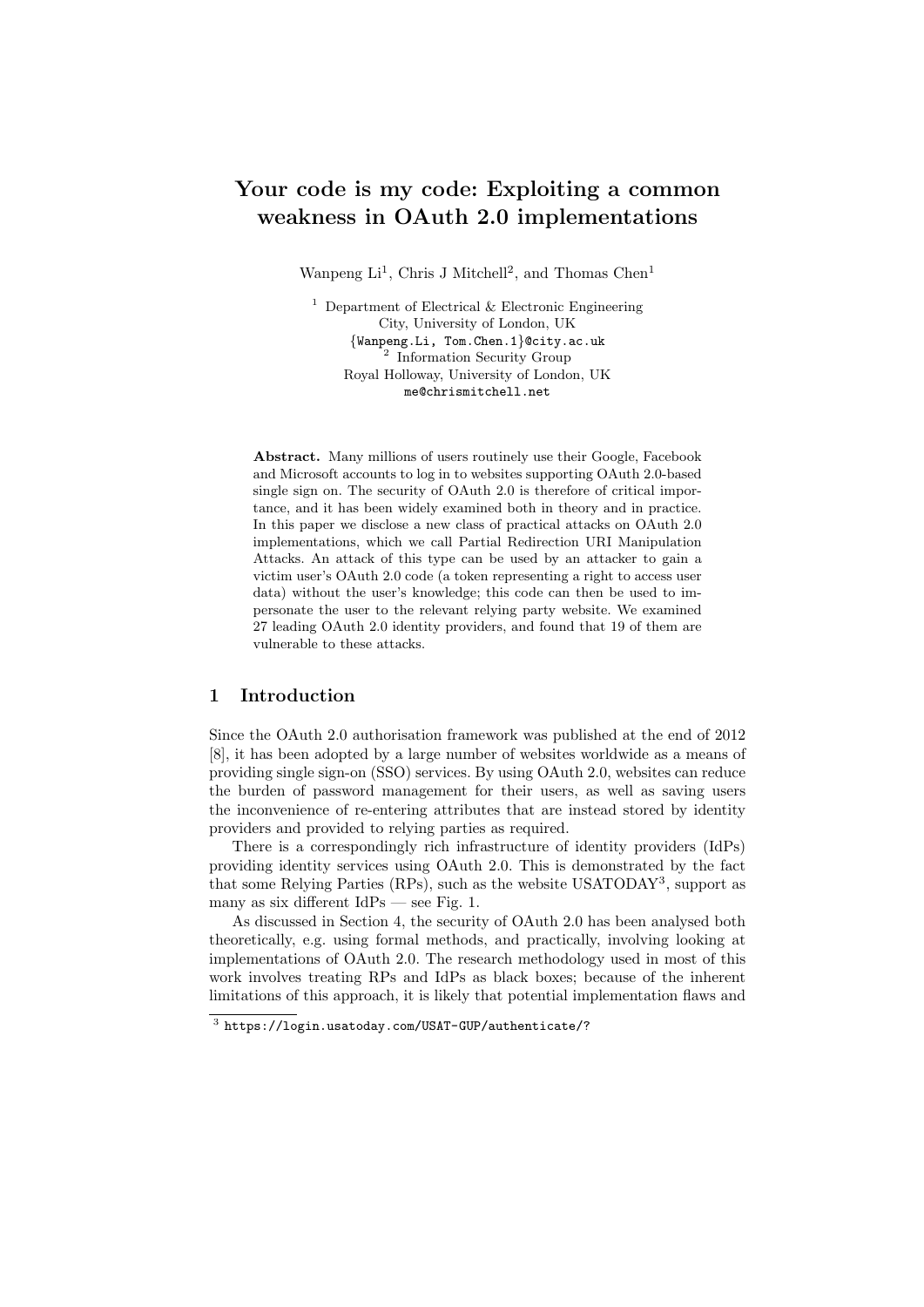

Fig. 1. The OAuth 2.0 IdPs supported by USATODAY

attack vectors exist that have yet to be found. Illustrating this, in this paper we disclose a new class of practical attacks on OAuth 2.0 implementations, which we call Partial Redirection URI Manipulation (PRURIM) attacks, that affect many leading real-world IdPs. These attacks either allow an attacker to log in to the RP as the victim user or enable compromise of potentially sensitive user information. We examined 27 leading OAuth 2.0 identity providers, and found that 19 of them are vulnerable to PRURIM attacks.

OAuth 2.0 is used to protect many millions of user accounts and sensitive user information stored at IdPs (e.g. Facebook, Google and Microsoft) and RP servers around the world. It is therefore vitally important that the issues we have identified are addressed urgently, and that IdPs take actions to mitigate the threats from PRURIM attacks. We have therefore notified the IdPs we have found to be vulnerable to these attacks.

To summarise, we make the following contributions:

- We describe a new class of practical attacks, PRURIM attacks, on OAuth 2.0 implementations. These attacks can be used to gain a victim user's OAuth 2.0 code without the user's knowledge.
- We examined the security of 27 leading OAuth 2.0 identity providers, and found that 19 of them are vulnerable to PRURIM attacks.
- We propose practical improvements which can be adopted by OAuth 2.0 RPs and IdPs that address the identified problems.
- We reported our findings to the affected IdPs and helped them fix the problems we identified.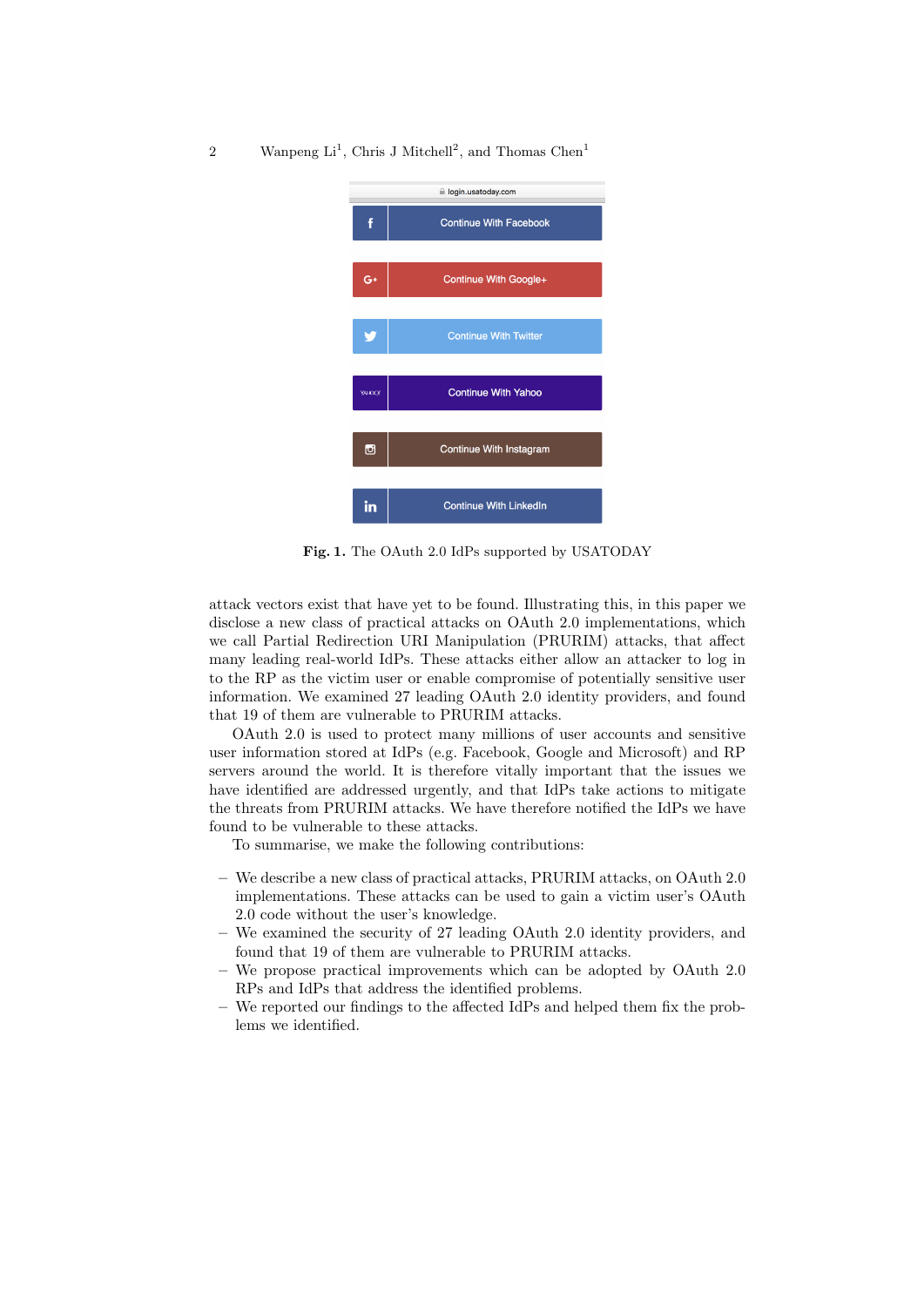The remainder of this paper is structured as follows. Section 2 provides background on OAuth 2.0. In Section 3 we describe implementation strategies that RPs use to support multiple IdPs. Section 4 summarises previous work analysing the security of real world OAuth 2.0 implementations. Section 5 describes the PRURIM attacks, which are a threat to RPs that support multiple IdPs. In Section 6, we report our findings and discuss why PRURIM attacks are possible. In Section 7, we propose possible mitigations for these attacks. Section 8 describes the disclosures made to affected IdPs, and the responses we received from them. Section 9 concludes the paper.

# 2 Background

#### 2.1 OAuth 2.0

The OAuth 2.0 specification [8] describes a system that allows an application to access resources (typically personal information) protected by a resource server on behalf of the resource owner, through the consumption of an access token issued by an authorization server. In support of this system, the OAuth 2.0 architecture involves the following four roles (see Fig. 2).

- 1. The Resource Owner is typically an end user.
- 2. The Resource Server is a server which stores the protected resources and consumes access tokens provided by an authorization server.
- 3. The Client is an application running on a server, which makes requests on behalf of the resource owner (the *Client* is the RP when OAuth 2.0 is used for SSO).
- 4. The Authorization Server generates access tokens for the client, after authenticating the resource owner and obtaining its authorization (the Resource Server and Authorization Server together constitute the IdP when OAuth 2.0 is used for SSO).

Fig. 2 provides an overview of the operation of the OAuth 2.0 protocol. The client initiates the process by sending (1) an authorization request to the resource owner. In response, the resource owner generates an authorization grant (or authorization response) in the form of a code, and sends it (2) to the client. After receiving the authorization grant, the client initiates an access token request by authenticating itself to the authorization server and presenting the authorization grant, i.e. the code issued by the resource owner (3). The authorization server issues (4) an access token to the client after successfully authenticating the client and validating the authorization grant. The client makes a protected source request by presenting the access token to the resource server (5). Finally, the resource server sends (6) the protected resources to the client after validating the access token.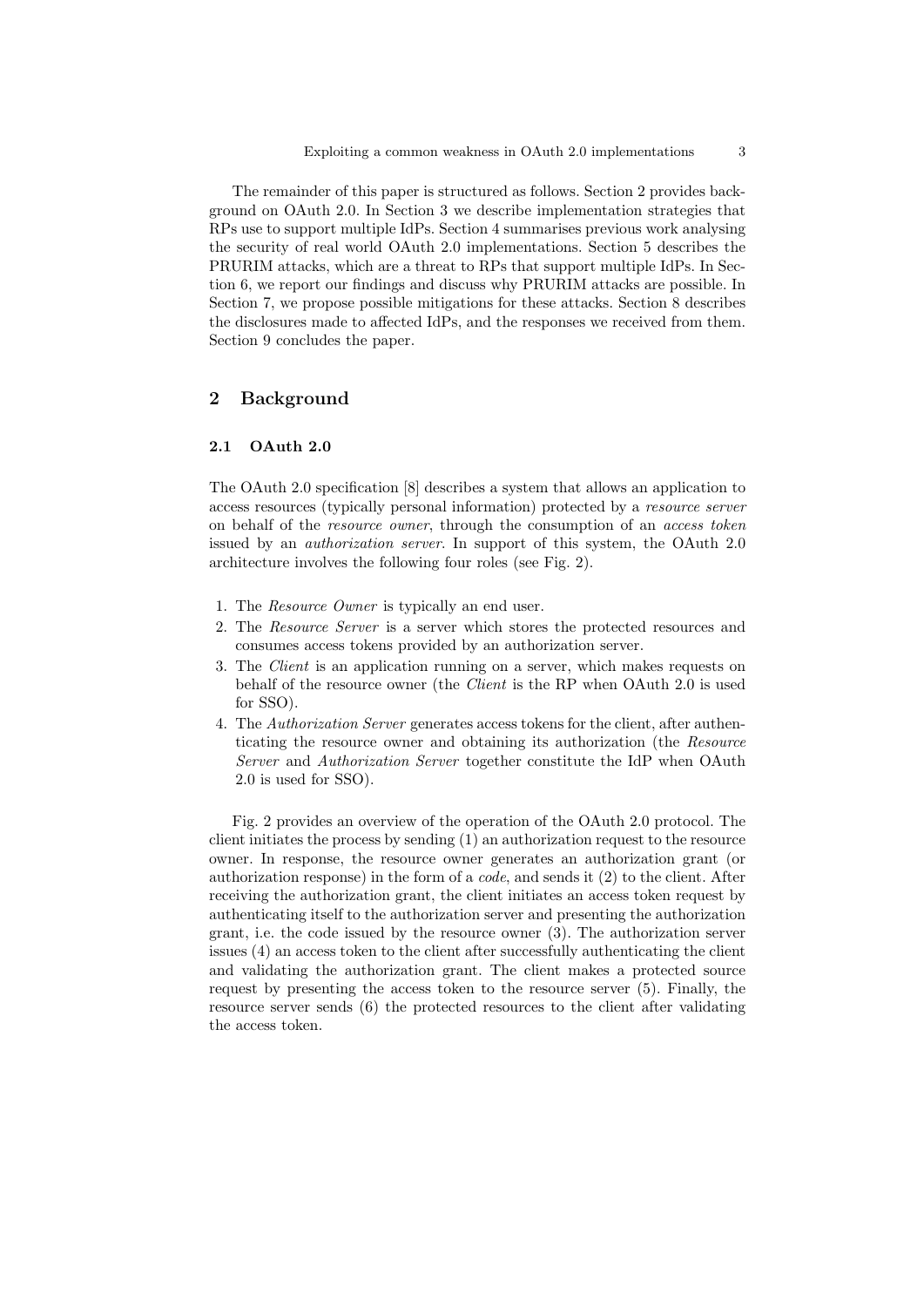

Fig. 2. OAuth 2.0 Protocol Flow

#### 2.2 OAuth 2.0 Used For SSO

In order to use OAuth 2.0 as the basis of an SSO system, the following role mapping is used:

- the resource server and authorization server together play the IdP role;
- the client plays the role of the RP;
- the resource owner corresponds to the user.

OAuth 2.0 SSO systems build on user agent (UA) redirections, where a user (U) wishes to access services protected by the RP which consumes the access token generated by the IdP. The UA is typically a web browser. The IdP provides ways to authenticate the user, asks the user to grant permission for the RP to access the user's attributes, and generates an access token on behalf of the user. After receiving the access token, the RP can access the user's attributes using the API provided by the IdP.

The OAuth 2.0 framework defines four ways for RPs to obtain access tokens, namely Authorization Code Grant, Implicit Grant, Resource Owner Password, and Client Credentials Grant. In this paper we are only concerned with the Authorization Code Grant and Implicit Grant protocol flows. Note that, in the descriptions below, protocol parameters given in bold font are defined as required (i.e. mandatory) in the OAuth 2.0 Authorization Framework [8].

RP Registration The RP must register with the IdP before it can use OAuth 2.0. During registration, the IdP gathers security-critical information about the RP, including the RP's redirect URI, i.e. *redirect\_uri*, the URI to which the user agent is redirected after the IdP has generated the authorization response and sent it to the RP via the UA. As part of registration, the IdP issues the RP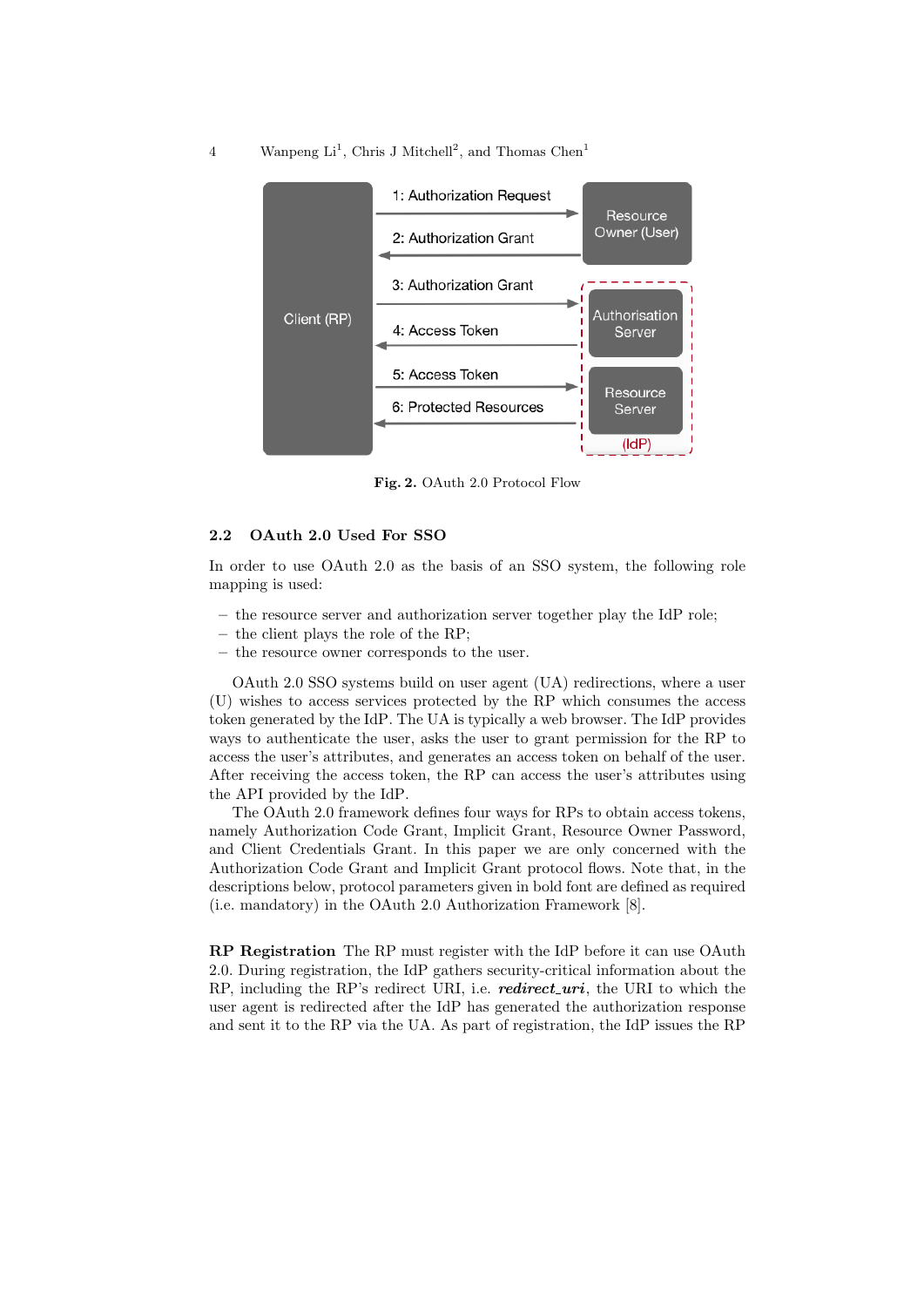with a unique identifier  $(c**client_id**)$  and, optionally, a secret  $(c**lient\_secret**)$ . If defined, *client\_secret* is used by the IdP to authenticate the RP when using the Authorization Code Grant flow.

Authorization Code Grant We next briefly review the operation of OAuth 2.0 Authorization Code Grant. This flow relies on certain information having been established during the registration process, as described in Section 2.2. An instance of use of the protocol proceeds as follows.

- 1. U  $\rightarrow$  RP: The user clicks a login button on the RP website, as displayed by the UA, which causes the UA to send an HTTP request to the RP.
- 2.  $RP \rightarrow UA$ : The RP produces an OAuth 2.0 authorization request and sends it back to the UA. The authorization request includes *client id*, the identifier for the client which the RP registered with the IdP previously; re- $\textit{sparse_type} = \textit{code}$ , indicating that the Authorization Code Grant method is requested; redirect uri, the URI to which the IdP will redirect the UA after access has been granted; state, an opaque value used by the RP to maintain state between the request and the callback (step 6 below); and scope, the scope of the requested permission.
- 3. UA  $\rightarrow$  IdP: The UA redirects the request which it received in step 2 to the IdP.
- 4. IdP  $\rightarrow$  UA: The IdP first compares the value of *redirect\_uri* it received in step 3 (embedded in the authorization request) with the registered value (how *redirect\_uri* is compared is described in Section 3.1); if the comparison fails, the process terminates. If the user has already been authenticated by the IdP, then the next step is skipped. If not, the IdP returns a login form which is used to collect the user authentication information.
- 5. U  $\rightarrow$  UA  $\rightarrow$  IdP: The user completes the login form and grants permission for the RP to access the attributes stored by the IdP.
- 6. IdP  $\rightarrow$  UA  $\rightarrow$  RP: After (if necessary) using the information provided in the login form to authenticate the user, the IdP generates an authorization response and redirects the UA back to the RP. The authorization response contains code, the authorization code (representing the authorization grant) generated by the IdP; and state, the value sent in step 2.
- 7.  $RP \rightarrow \text{IdP: The RP produces an access token request and sends it to the}$ IdP token endpoint directly (i.e. not via the UA). The request includes  $grant_type = authorization\_code, client_id, client\_secret$  (if the RP has been issued one), code (generated in step 6), and the redirect uri.
- 8. IdP  $\rightarrow$  RP: The IdP checks *client\_id, client\_secret* (if present), *code* and redirect uri and, if the checks succeed, responds to the RP with *access token*.
- 9. RP  $\rightarrow$  IdP: The RP passes *access\_token* to the IdP via a defined API to request the user attributes.
- 10. IdP  $\rightarrow$  RP: The IdP checks *access\_token* (how this works is not specified in the OAuth 2.0 specification) and, if satisfied, sends the requested user attributes to the RP.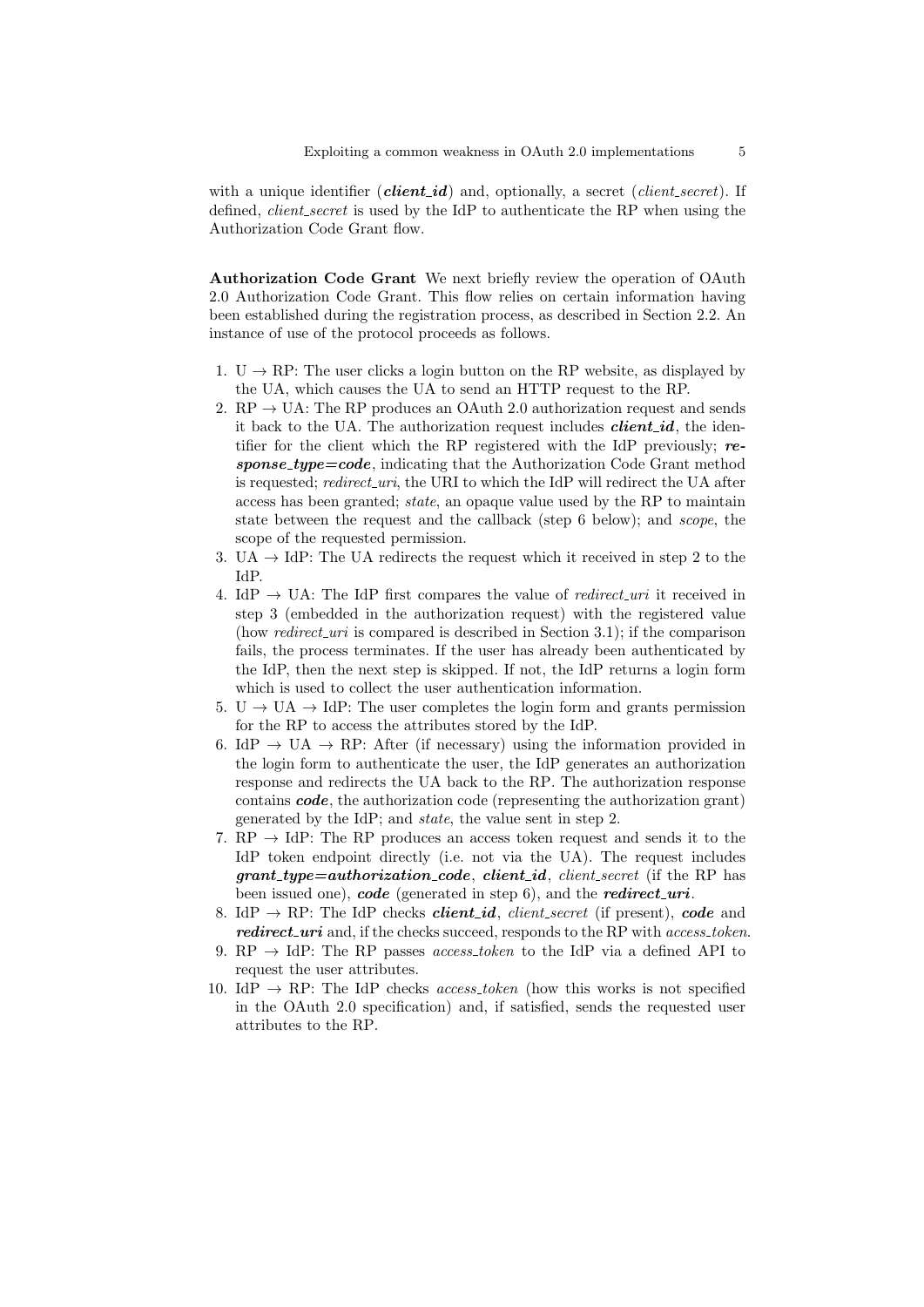Implicit Grant The Implicit Grant protocol flow has a similar sequence of steps to Authorization Code Grant. We specify below only those steps where the Implicit Grant flow differs from the Authorization Code Grant flow.

- 2.  $RP \rightarrow UA$ : The RP produces an OAuth 2.0 authorization request and sends it back to the UA. The authorization request includes  $client\_id$ , the identifier for the client which the RP registered with the IdP previously; response\_type=token, indicating that the Implicit Grant is requested; redirect uri, the URI to which the IdP will redirect the UA after access has been granted; state, an opaque value used by the RP to maintain state between the request and the callback (step 6 below); and scope, the scope of the requested permission.
- 6. IdP  $\rightarrow$  UA  $\rightarrow$  RP: After (if necessary) using the information provided in the login form to authenticate the user, the IdP generates an access token and redirects the UA back to the RP using the value of *redirect\_uri* provided in step 2. The access token is appended to *redirect uri* as a URI fragment (i.e. as a suffix to the URI following a  $\#$  symbol).

As URI fragments are not sent in HTTP requests, the access token is not immediately transferred when the UA is redirected to the RP. Instead, the RP returns a web page (typically an HTML document with an embedded script) capable of accessing the full redirection URI, including the fragment retained by the UA, and extracting the access token (and other parameters) contained in the fragment; the retrieved access token is returned to the RP. The RP can now use this access token to retrieve data stored at the IdP.

# 3 Supporting Multiple IdPs

As described in Section 1, many RPs support more than one IdP. This recognises the fact that users will have trust relationships with varying sets of  $IdPs$  — for example, one user may prefer to trust Facebook, whereas another may prefer Google.

In this section we describe two ways in which this is achieved in practice. The first approach (using redirect URIs) gives rise to the new class of attacks which we describe in Section 5. The second approach (explicit user intention tracking) gives rise to the IdP mix-up attacks described by Fett et al. [7].

## 3.1 Using Redirect URIs

One way in which an RP can support multiple IdPs is to register a different redirect uri with each IdP, and to set up a sign-in endpoint for each. It can then use the endpoint on which it receives an authorization response to recognise which IdP sent it. For example, AddThis<sup>4</sup> has registered the URIs

 $^4$  http://www.addthis.com/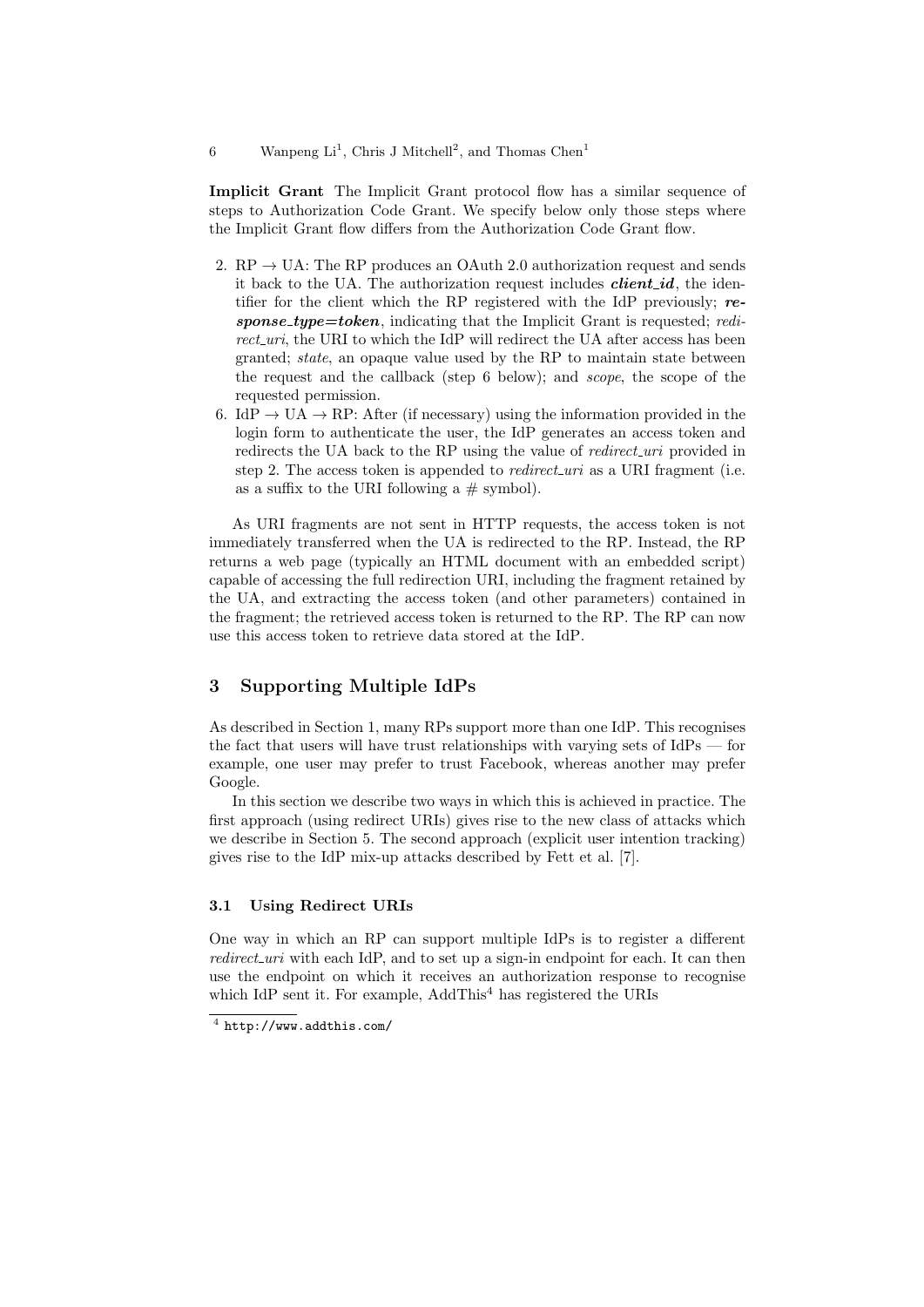Exploiting a common weakness in OAuth 2.0 implementations  $\qquad 7$ 

- https://www.addthis.com/darkseid/account/register-facebook-return as its *redirect\_uri* for Facebook, and
- https://www.addthis.com/darkseid/account/register-google-return as its *redirect\_uri* for Google.

If AddThis receives an authorization response at the endpoint https://www. addthis.com/darkseid/account/register-facebook-return?code=[code\_generated\_ by\_Facebook], (in step 7 of Section 2.2), it assumes that this response was generated by Facebook, and thus sends the authorization code to the Facebook server (step 8 of Section 2.2) to request an *access\_token*.

The *redirect\_uri* in OAuth 2.0 As described in Section 2.2, an RP must register with an IdP before it can use OAuth 2.0. The OAuth 2.0 Authorization Framework [8] defines the following two ways in which an IdP can register redirect\_uri for an RP.

- 1. The IdP should require the RP to provide the complete redirection URI.
- 2. If requiring the registration of the complete redirection URI is not possible, the IdP should require the registration of the URI scheme, authority, and path. This allows the RP to dynamically vary only the query component of the redirection URI when requesting authorization.

As described in §3.1.2 of the OAuth 2.0 Authorization Framework [8], the redirection endpoint URI must be an absolute URI. The framework requires the authorization server to match the received *redirect\_uri* value against the redirection URIs registered by the RP when a redirection URI is included in an authorization request. Also, if the *redirect uri* registered by the RP includes the full redirection URI, the IdP must compare the two URIs using a simple string comparison [15].

Real-world Implementations of redirect uri Checks As noted above, the OAuth 2.0 Authorization Framework [8] requires the IdP to check the two URIs using a simple string comparison if the registered *redirect uni* value includes the full redirection URI; however, this is not always done. In practice, we have identified three approaches used by real-world IdPs to check the *redirect\_uri*.

– Checking only the origin of redirect  $uri$ . Many IdPs, including Facebook<sup>5</sup>, Yahoo<sup>6</sup> and Microsoft<sup>7</sup>, only check the *origin* part of *redirect\_uri*. For example, suppose an RP registers https://www.RP.com/facebook-return as its *redirect\_uri* with Facebook. When Facebook receives an authorization request generated by this RP, it only checks whether the origin part of redirect uri in the authorization request matches https://www.RP.com, i.e. it ignores /facebook-return.

 $^5$ https://developers.facebook.com/docs/facebook-login/web

 $^6$ https://developer.yahoo.com/oauth2/guide/

<sup>7</sup> https://msdn.microsoft.com/en-us/library/hh243647.aspx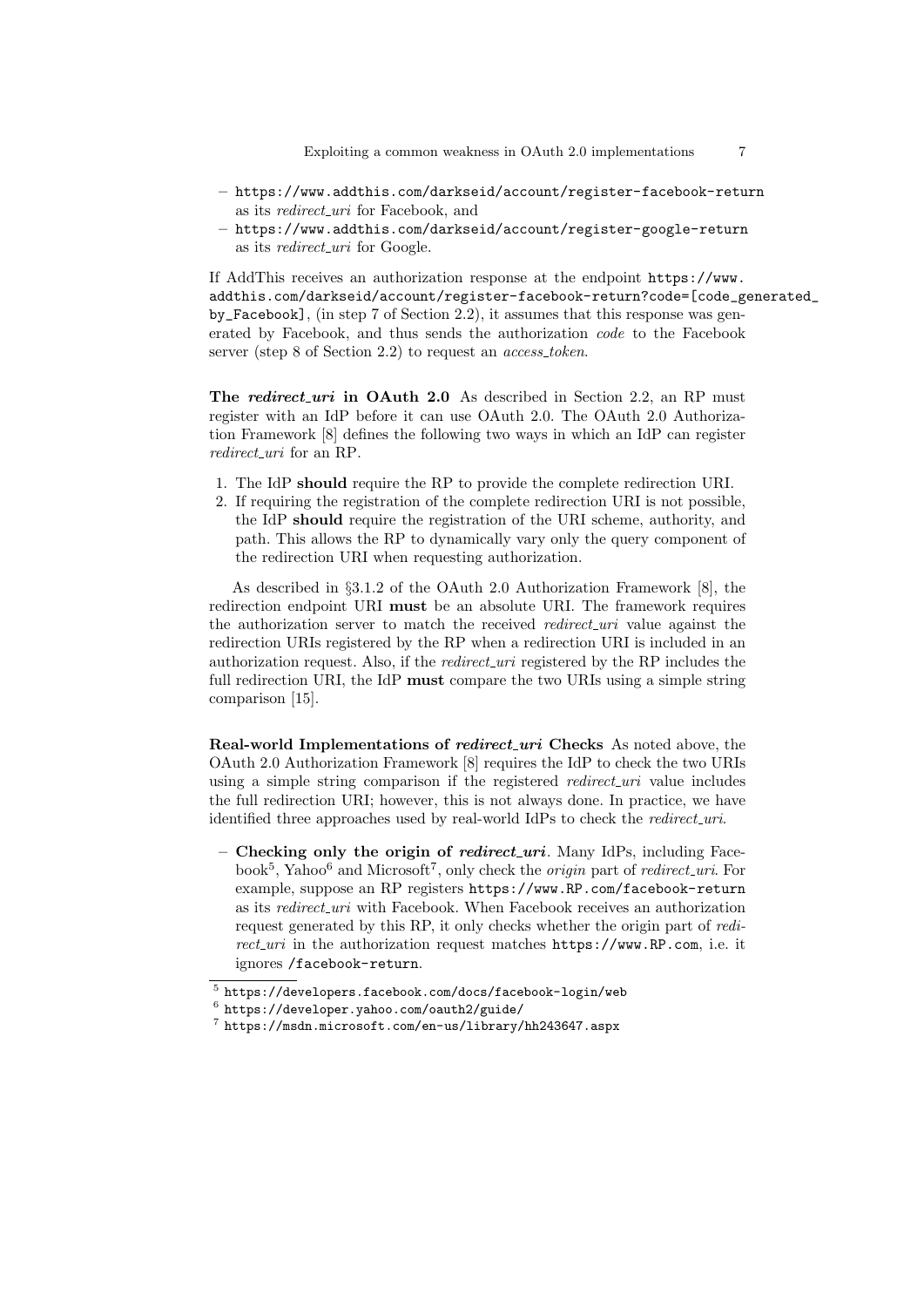- 8 Wanpeng  $Li<sup>1</sup>$ , Chris J Mitchell<sup>2</sup>, and Thomas Chen<sup>1</sup>
- Checking *redirect\_uri* using a simple string comparison. Some IdPs, such as Google<sup>8</sup> and Amazon<sup>9</sup>, execute a simple string comparison when performing a *redirect uri* check (as required in [8]) on the authorization request. Other IdPs, such as  $OK^{10}$  and Yandex<sup>11</sup>, perform a *redirect uri* check by executing a simple string comparison only when generating the authorization response, i.e. they accept an unauthorised OAuth 2.0 request as described in listing 1.1, but refuse to generate an OAuth 2.0 response for such a request.
- Issuing an IdP-generated value for *redirect\_uri*. Some IdPs, such as  $e$ bay<sup>12</sup>, issue a *redirect\_uri* value (e.g. Jerry\_Smith-JerrySmi-TestOApkvmjju) to the RP when the RP registers with the IdP. When the IdP receives an authorization request generated by this RP, it first compares the redirect uri (i.e. Jerry\_Smith-JerrySmi-TestOA-pkvmjju in this example) in the authorization request with the value it has stored in its database. If the two values agree, it generates an authorization response and sends it to the redirect URI that the IdP retrieved using the *redirect\_uri* value (i.e. Jerry\_Smith-JerrySmi-TestOA-pkvmjju in this example).

### 3.2 Explicit User Intention Tracking

Registering a different redirection URI for each IdP is not the only approach that could be used by an RP to support multiple IdPs. An RP can instead keep a record of the IdP each user wishes to use to authenticate (e.g. it could save the identity of the user's selected IdP to a cookie).

In this case, when a authorization response is received by the RP, the RP can retrieve the identity of the IdP from the cookie and then send the code to this IdP. This method is typically used by RPs that allow for dynamic registration, where using the same URI is an obvious implementation choice [7].

# 4 Security Properties of OAuth 2.0

OAuth 2.0 has been analysed using formal methods  $[1-4, 7, 17, 20]$ . Pai et al. [17] confirmed a security issue described in the OAuth 2.0 Thread Model [14] using the Alloy Framework [9]. Chari et al. analysed OAuth 2.0 in the Universal Composability Security framework [4] and showed that OAuth 2.0 is secure if all the communications links are SSL-protected. Frostig and Slack [20] discovered a cross site request forgery attack in the Implicit Grant flow of OAuth 2.0, using the Murphi framework [6]. Bansal et al. [1] analysed the security of OAuth 2.0 using the WebSpi [2] and ProVerif models [3]. However, all this work is based on abstract models, and so delicate implementation details are ignored.

 $^8$ https://developers.google.com/identity/protocols/OAuth2

 $^9$  http://login.amazon.com/website

<sup>10</sup> https://apiok.ru/ext/oauth/

<sup>11</sup> https://tech.yandex.com/oauth/

<sup>12</sup> https://developer.ebay.com/Devzone/merchant-products/accountmanagement/HowTo/oauth.html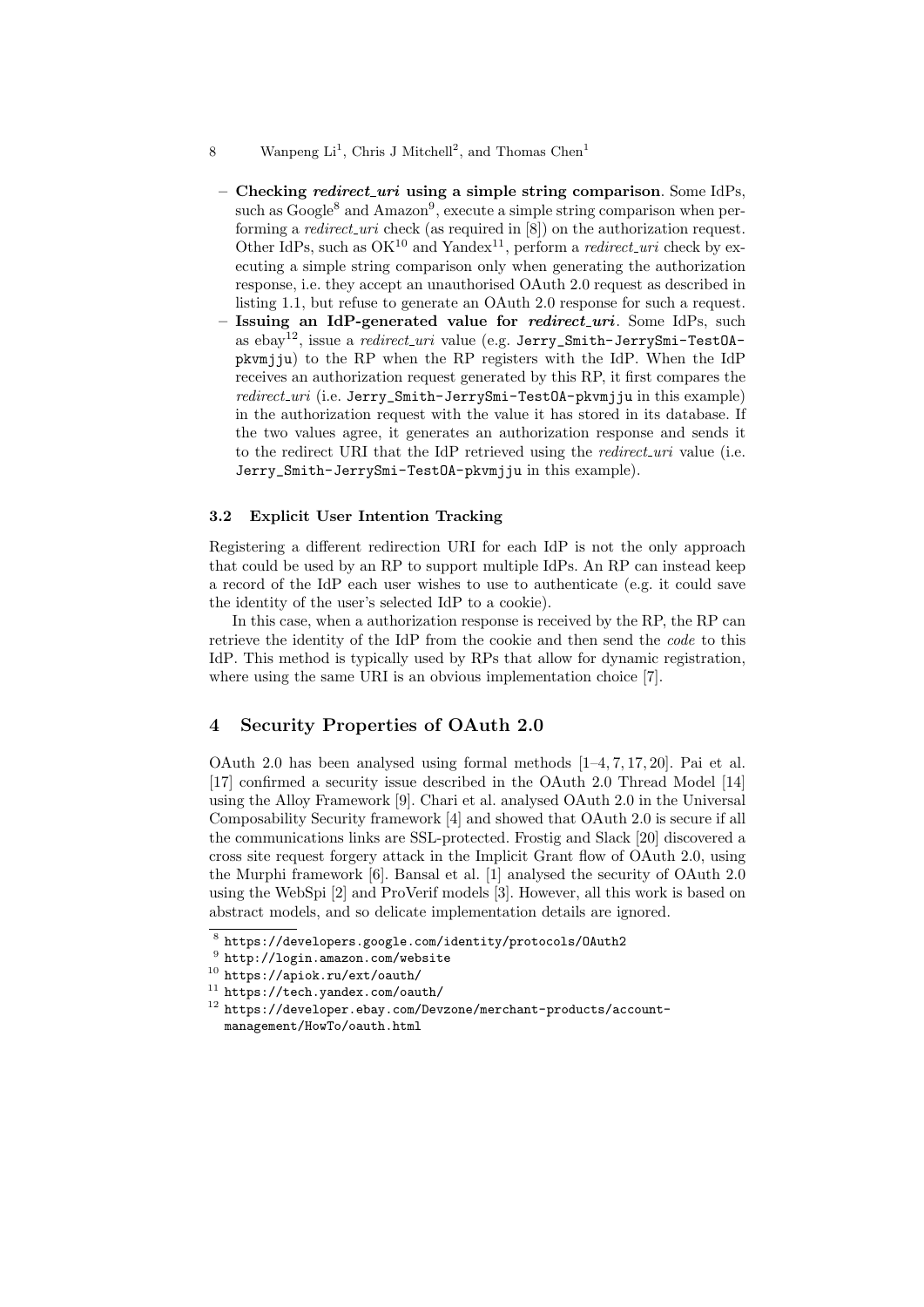The security properties of real-world OAuth 2.0 implementations have also been examined by a number of authors [5, 10, 11, 13, 18, 21, 22, 24]. Wang et al. [22] examined deployed SSO systems, focussing on a logic flaw present in many such systems, including OpenID. In parallel, Sun and Beznosov [21] also studied deployed OAuth 2.0 systems. Later, Li and Mitchell [10] examined the security of deployed OAuth 2.0 systems providing services in Chinese. In parallel, Zhou and Evans [24] conducted a large scale study of the security of Facebook's OAuth 2.0 implementation. Chen et al. [5], and Shehab and Mohsen [18] have looked at the security of OAuth 2.0 implementations on mobile platforms. Finally, Li and Mitchell [11] conducted an empirical study of the security of the OpenID Connect-based SSO service provided by Google.

We conclude this review by mentioning prior art that has a close relationship to the PRURIM attacks described below.

- The cross social-network request forgery attack was described by Bansal, Bhargavan and Maffeis [1]. It applies to RPs using third party libraries, such as JanRain or GigYa, to manage their IdPs, as these RPs use the same login endpoint for all IdPs.
- $-$  A similar attack, the **Redirection URI Manipulation Attack**, is defined in §10.6 of the OAuth 2.0 Authorization Framework; in this attack, the attacker sets the *redirect\_uri* in the authorization request to that of the attacker's own website (e.g. https://www.attacker.com).
- $-$  Another attack with a similar outcome, the IdP mix-up attack due to Fett et al. [7], works in the context of RPs using explicit user intention tracking to support multiple IdPs, as described in Section 3.2. For it to work, a network attack is needed to modify the http or https messages generated by the RP in step 1 (see Section 2.2). Li and Mitchell [12] argued that this attack would not be a genuine threat to the security of OAuth 2.0 if IdP implementations strictly follow the standard.

# 5 A New Class of Attacks

We now introduce PRURIM attacks, which can be used by a malicious party to collect a code belonging to a victim user without the user being aware. These attacks exploit the fact that many IdPs only check the origin part of the redirect uri (as discussed in Section 3.1). In Sections 5.2 and 5.3 we describe two variants of the attack with differing assumptions about the capabilities of the attacker.

#### 5.1 Adversary Model

We suppose that the adversary has the capabilities of a **web attacker**, i.e. it can share malicious links or post comments which contain malicious content (e.g. stylesheets or images) on a benign website, and/or can exploit vulnerabilities in an RP website. The malicious content might trigger the web browser to send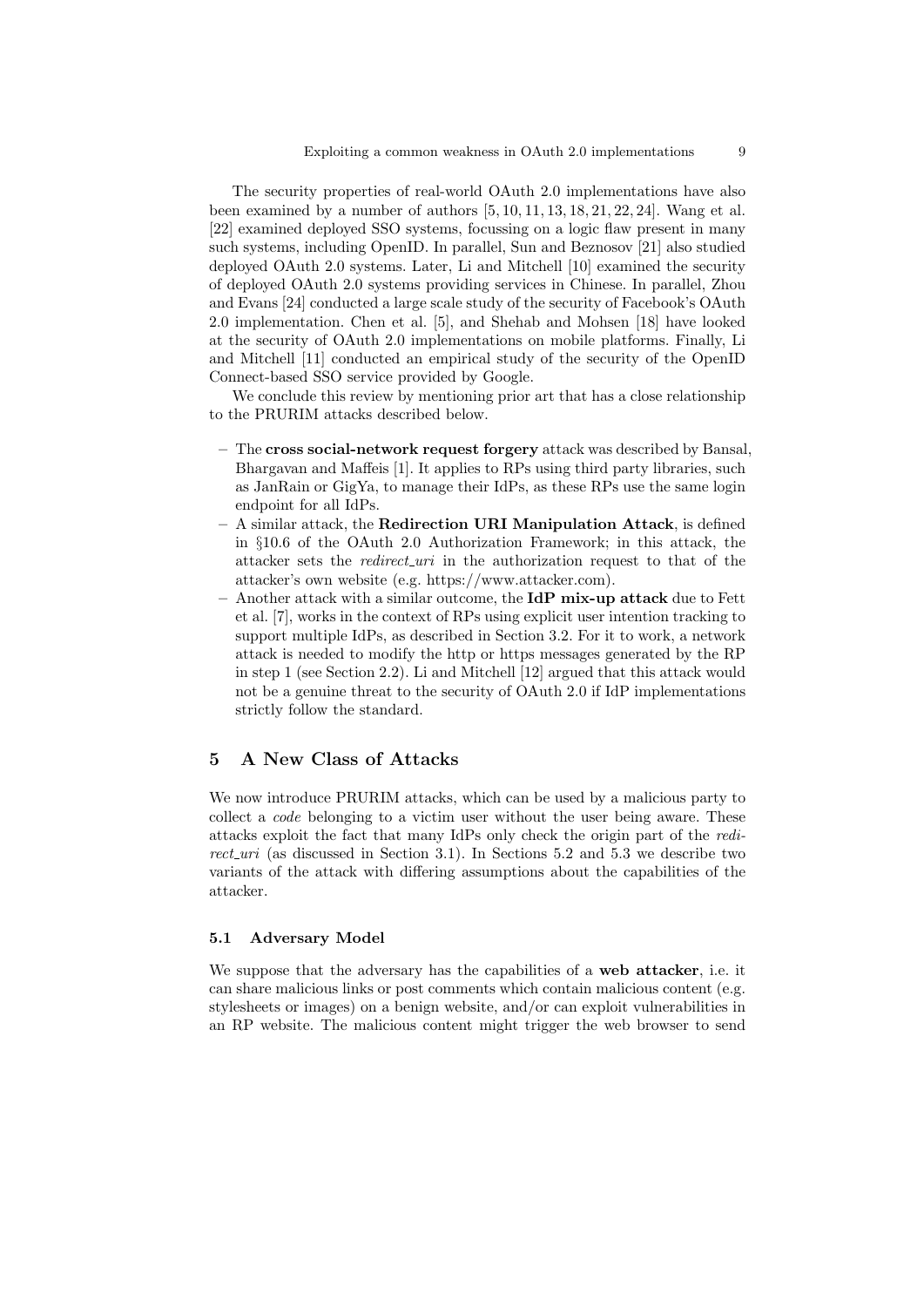an HTTP/HTTPS request to an RP and IdP using either the GET or POST methods, or execute JavaScript scripts crafted by the attacker.

In addition, in the first of the two variants of the PRURIM attack described in Section 5.2, we suppose that the adversary can set up a server which acts as an OAuth 2.0 IdP; we refer to this as a Malicious IdP (MIdP). In the second PRURIM variant (see Section 5.3) we assume instead that the RP website contains a Cross-site scripting (XSS) vulnerability.

#### 5.2 Using a MIdP

We divide our discussion of the first PRURIM attack variant into three parts. We first describe the core of the attack, in which the attacker is able to obtain a victim user's code. We then describe two ways in which knowledge of this code can be used to perform unauthorised actions.

This attack applies to both the authorization code grant and implicit grant flows. For simplicity we only present the attack for the authorization code grant flow. We describe real-world examples of these attacks in Section 6.

Obtaining the code As described in Section 3.1, many IdPs only check the origin of the *redirect\_uri*. If the *redirect\_uri* is not fully checked, an attacker can change part of it without the change being detected by the IdP. This observation underlies the following attack.

Suppose an attacker can, in some way, cause a victim user's browser to generate (unknown to the user) an unauthorised authorization request for the target IdP (TIdP) of the form given in listing 1.1. This might, for example, be achieved by inserting the request in an iframe or img in an apparently innocent web page, which the victim user is persuaded to visit. When it receives this request, the TIdP will assume that it is a normal authorization request generated by the RP, as it only checks the origin part of the *redirect uri*. It then authenticates the victim user, if necessary (see step 4 in Section 2.2), and then generates an authorization response. This response is sent to the URL https://RP.com/MIdP-return?code=[code\_generated\_by\_TIdP].

When the RP receives this *code*, it first constructs an access token request which includes the *code*, and then sends it to the MIdP. The attacker (MIdP) now has the user's code; this code can now be used for a range of malicious purposes. We describe below two examples of how this value might be used.

```
a normal authorization request generated by the RP supporting
      for target IdP (TIdP)
 2 https://TIdP.com/auth2?
 3 client id=[client id generated by TIdP]&
 4 redirect uri=https://RP.com/TIdP−return&
 response_type=code
6
    an unauthorised authorization request crafted by the attacker
      (MIdP)
```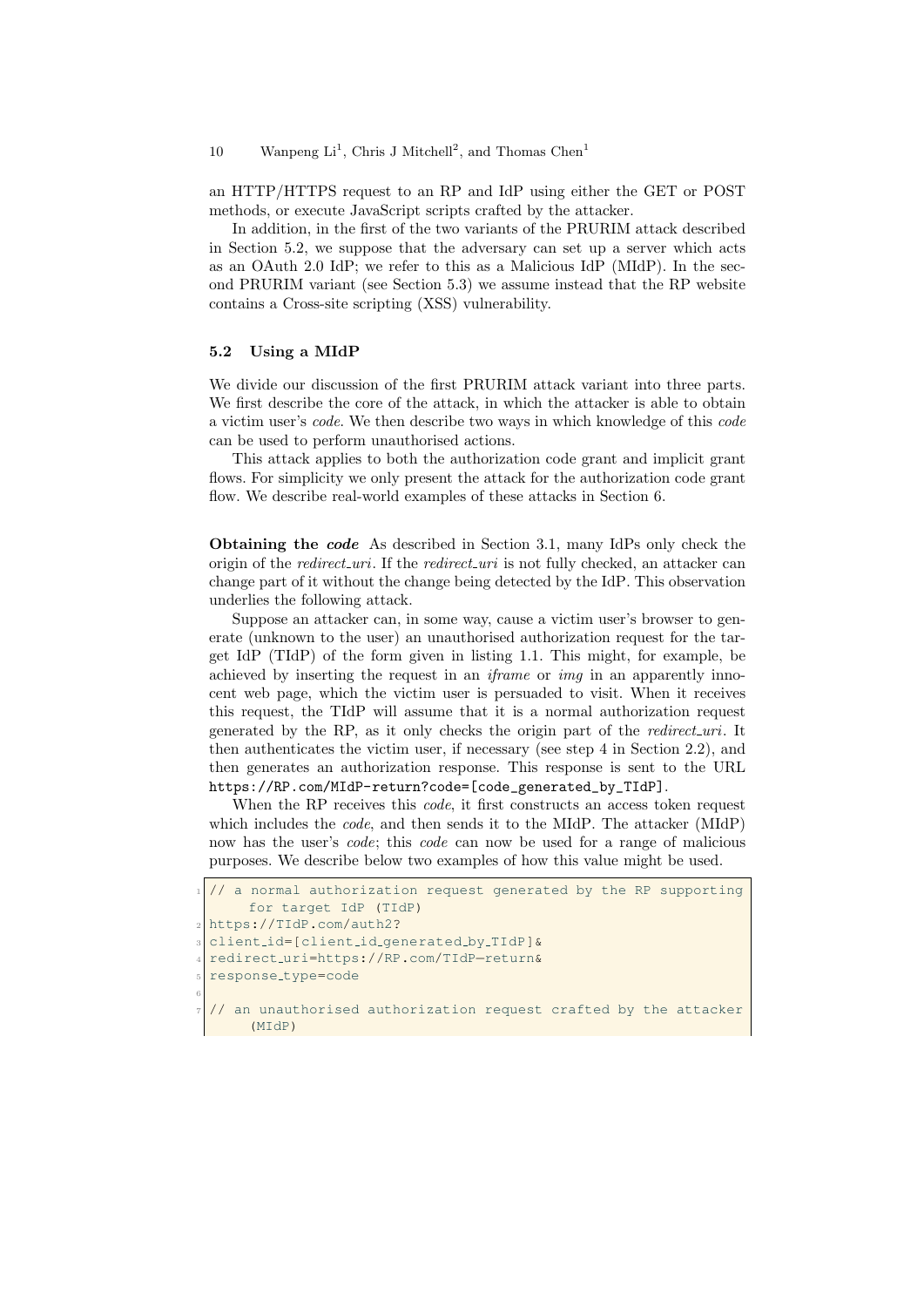```
8 https://TIdP.com/auth2?
```

```
9 client id=[client id generated by TIdP]&
```
<sup>10</sup> redirect uri=https://RP.com/MIdP−return&

```
11 response_type=code
```
Listing 1.1. The Partial Redirect URI Manipulate Attack

An Impersonation Attack An attacker with access to a victim user's code for a particular TIdP can use it to impersonate this user in the following way. The attacker first initiates a new login process at an RP using the attacker's own browser (we suppose this RP supports SSO using the TIdP). The attacker chooses the TIdP as the IdP for this login process, and the attacker's browser is accordingly redirected to the TIdP. The attacker provides his/her own account information to the TIdP. After authenticating the attacker, the TIdP generates an authorization response containing a code and tries to redirect the attacker's browser back to the RP website (step 6 in Section 2.2).

The attacker intercepts this redirection, replacing the TIdP-supplied code in the authorization response with the stolen code for the victim user. It now forwards the modified response to the RP.

The RP next uses the supplied (stolen) code to retrieve an access token from the TIdP. The retrieved access token is then used to retrieve the victim user's id. The RP now believes that the attacker is the owner of the victim user's account, and issues a session cookie for this account to the attacker. The attacker is now logged in to the RP as the victim user and can access the victim user's protected resources stored at the RP.

Accessing User Data Stored by the TIdP Suppose an attacker has the code for a particular victim user at the TIdP, and suppose also that the TIdP did not issue a *client secret* to the RP (this is possible because *client secret* is an optional parameter in the OAuth 2.0 Authorization Framework). In this case, the attacker uses the code to construct an access token request (see step 8 in Section 2.2) and sends it to the TIdP. The TIdP, in return, sends an access token for the victim user to the attacker. The attacker can now use this access token to access the victim user's protected resources stored at the TIdP.

## 5.3 Using an XSS Vulnerability at the RP

This second variant of the PRURIM attack again applies to both the authorization code grant and implicit grant flows. As above, we only present the attack for the authorization code grant flow.

According to the OWASP Top 10 – 2013 report [16], XSS attacks are ranked as the third most critical web application security risk. That implies that it is likely that at least some RP websites contain an XSS vulnerability.

 $_1$ // an unauthorised authorization request crafted by the attacker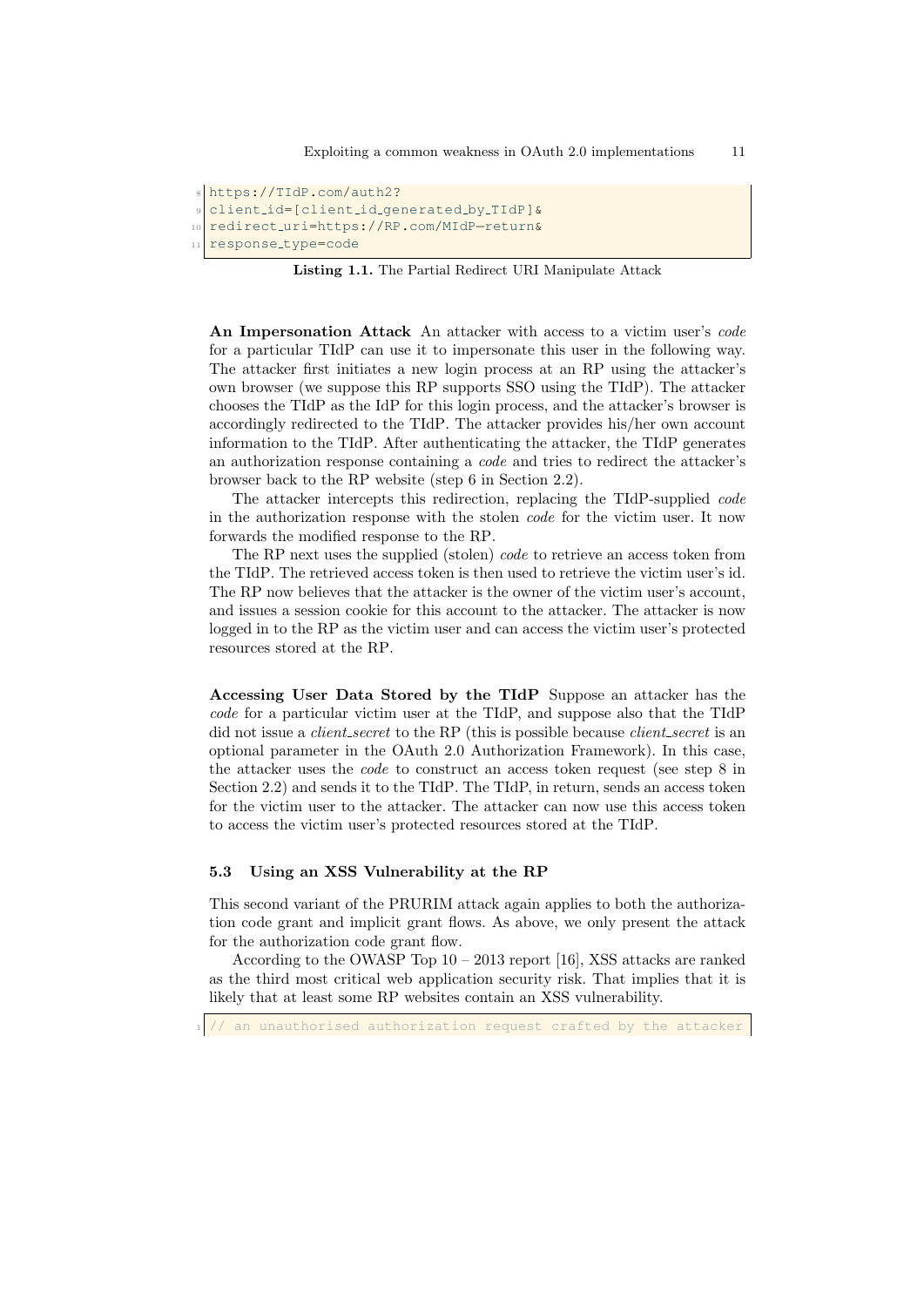```
2 https://TIdP.com/auth2?
  3 client id=[client id generated by TIdP]&
  4 redirect uri=https://RP.com/XXSVul&
  5 response type=code
     JavaScripts used to extract the code from the authorization
      response
  7 <script>
  8 var code = document.URL.replace("?", "&");
  9 var src = "http://www.attack.com?RP=" + code;
10 var img = document.createElement("img");
_{11} img. src = src;12 document.appendChild(img);
13 </script>
```
Listing 1.2. The Redirect URI Manipulate Attack

For the purposes of describing this attack we assume that the RP has a XSS vulnerability at https://RP.com/XXSVul which is under the control of the attacker. The attacker first (by some means) causes a victim user to generate an unauthorised authorization request for the target IdP (TIdP) of the form given in listing 1.2. When it receives this request, the TIdP assumes that it is a normal authorization request generated by the RP, as it only checks the origin part of the redirect uri. It then authenticates the victim user, if necessary (see step  $4$ in Section 2.2), and then generates an authorization response. This response is sent to the URL https://RP.com/XXSVul?code=[code\_generated\_by\_TIdP].

The script (see listing 1.2) crafted by the attacker at XXSVul is assumed to be able to extract the value of https://RP.com/XXSVul?code=[code\_generated\_ by\_TIdP]; once it has done this it sends it back to the attacker. The attacker now has the user's code, which can now be used to conduct an impersonation attack and/or access user data stored at TIdP, as described in Sections 5.2 and 5.2.

#### 5.4 Discussion

As noted above, the attack variants described in Sections 5.2 and 5.3 also apply to the implicit grant flow. Depending on the precise type of attack (and assumptions about the capabilities of the attacker), an attacker is able to obtain varying sets of sensitive values — see table 1.

The no state in the table means that the attack only works if the RP fails to implement CSRF countermeasures at its MIdP sign-in endpoint. This might be made more likely if the MIdP provides sample code without the state parameter in the OAuth 2.0 authorization request, or configures the MIdP to not include the state in the authorization response before it is sent to the RP.

#### 5.5 Relationship to the Prior Art

We conclude this section by describing how the PRURIM attack differs from three somewhat similar attacks described in Section 4.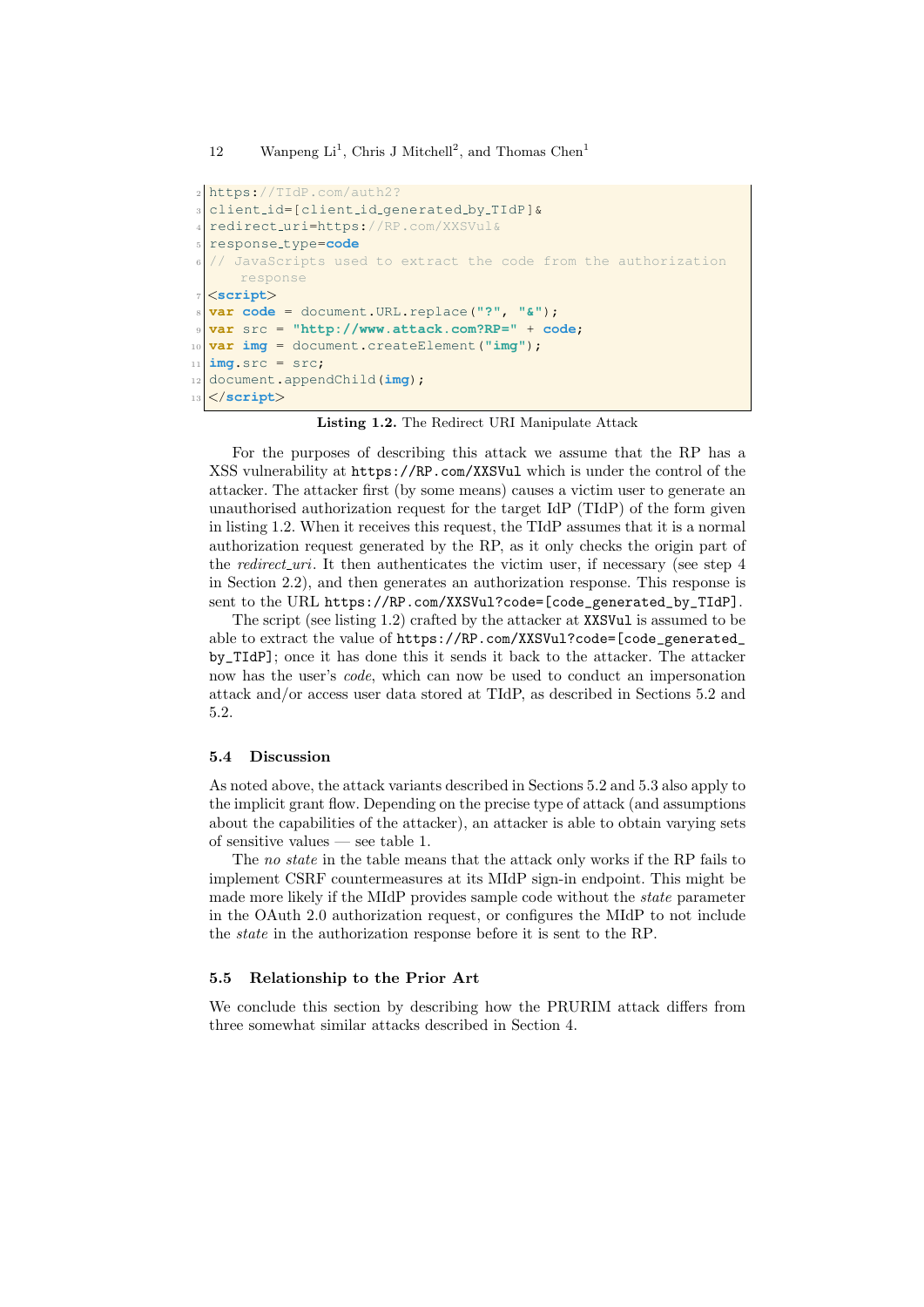|                           | Authorization Code Grant                  |                                                              | Implicit Grant                     |                                |
|---------------------------|-------------------------------------------|--------------------------------------------------------------|------------------------------------|--------------------------------|
| PRURIM Attacks Using MIdP |                                           | using XSS                                                    | using MIdP                         | Using XSS                      |
| Attack<br>Assumption      | MIdP,<br>web attacker,<br>no state        | XSS vul at RP,<br>web attacker                               | MIdP,<br>web attacker,<br>no state | XSS vul at RP,<br>web attacker |
| Attackers<br>can get      | $access\_token,$<br>code<br>$T_0$ $h = 1$ | $access\_token,$<br>code<br>Dedivest IIDI Monipulate Attacks | $access\_token$                    | $access\_token$                |

Table 1. Redirect URI Manipulate Attacks

- The cross social-network request forgery attack, due to Bansal et al. [1], applies to RPs that use third party libraries, as these RPs use the same login endpoint for all IdPs. By contrast, the PRURIM attack works in situations where IdPs only check the origin of the *redirect\_uri*. While the Bansal et al. attack only works for a special category of RPs, PRURIM attacks apply to all IdPs not strictly checking the *redirect uri*, and to all RPs using these IdPs.
- In the Redirection URI Manipulation Attack, the attacker sets the redirect uri in the authorization request to that of the attacker's own website (e.g. https://www.attacker.com). The key difference between this attack and the PRURIM attacks is that, in a PRURIM attack, the attacker is not required to change the origin of the *redirect uri*, making it a much greater threat in practice.
- The IdP mix-up attack due to Fett et al. [7] works in the context of RPs using explicit user intention tracking to support multiple IdPs; for it to work, a network attack is needed to modify the http or https messages generated by the RP. PRURIM attacks, by contrast, apply to RPs using different *redirect uri* values to support multiple IdPs. IdP mix-up attacks need a network attacker and a MIdP to operate; PRURIM attacks only need a web attacker and a MIdP to work, making them a much greater threat in practice.

# 6 Our Findings

#### 6.1 Summary

We examined the implementations of 27 popular OAuth 2.0 IdPs providing services in English, Russian and Chinese (see table  $2)^{13}$ . Unfortunately, our study revealed that 19 of them (70%) are vulnerable to PRURIM attacks (see figure 3). Among the 19 affected IdPs, one is Russian-language, namely mail.ru; four provide services in English, namely Facebook, Microsoft, Instagram and Yahoo;

<sup>13</sup> Most of the English and Russian language IdPs were chosen from the login page of https://badoo.com/ and https://usatoday.com/. Most of the Chinese-language IdPs were chosen from the login page of http://youku.com, http://www.iqiyi.com and http://ctrip.com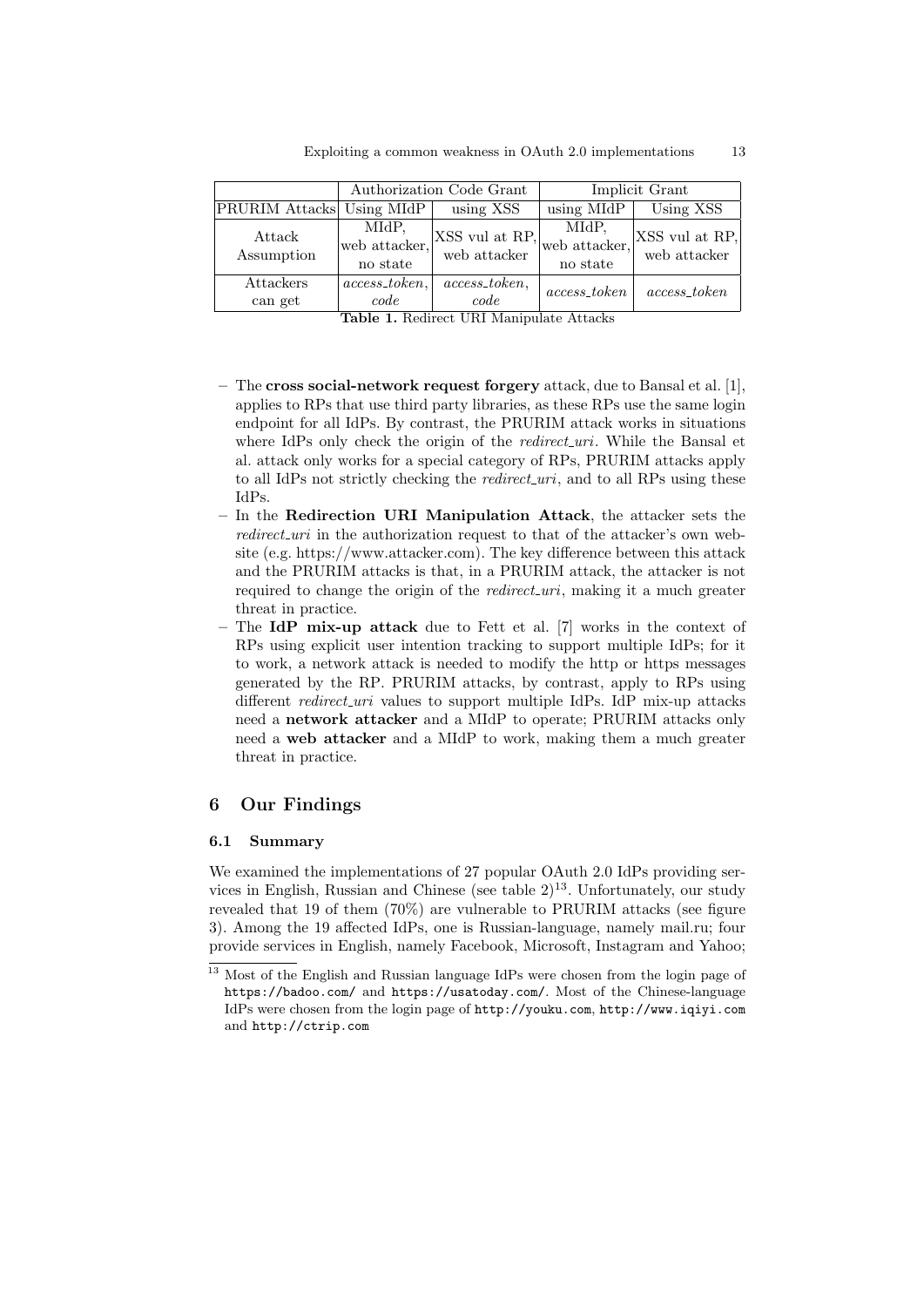and as many as 14 IdPs are providing services in Chinese, meaning that 88% of the IdPs in China in our study are vulnerable to PRURIM attacks.



Fig. 3. IdP vulnerabilities by language of site

#### 6.2 Implications

As described in 3.1, in order to allow the RP to dynamically vary only the query component of the redirection URI when requesting authorization, many IdPs only require an RP to register the URI scheme, authority, and path. For example, iQiyi<sup>14</sup> registers http://passport.iqiyi.com/apis/thirdparty/ncallback. action (together with a varying query component) with every IdP it supports, and it uses the query component in the *redirect uri* to determine the IdP used (e.g. http://passport.iqiyi.com/apis/thirdparty/ncallback.action?from= 2 is the redirect\_uri registered with IdP Wangyi, http://passport.iqiyi.com/ apis/thirdparty/ncallback.action?from=30 is the *redirect\_uri* registered with IdP Xiaomi). This reduces the effort for the RP to manage *redirect\_uri* values for multiple IdPs, and gives the RP the ability to customize its OAuth 2.0 sign-in endpoint.

 $\frac{14 \text{ http://www.iqiyi.com/}}{}$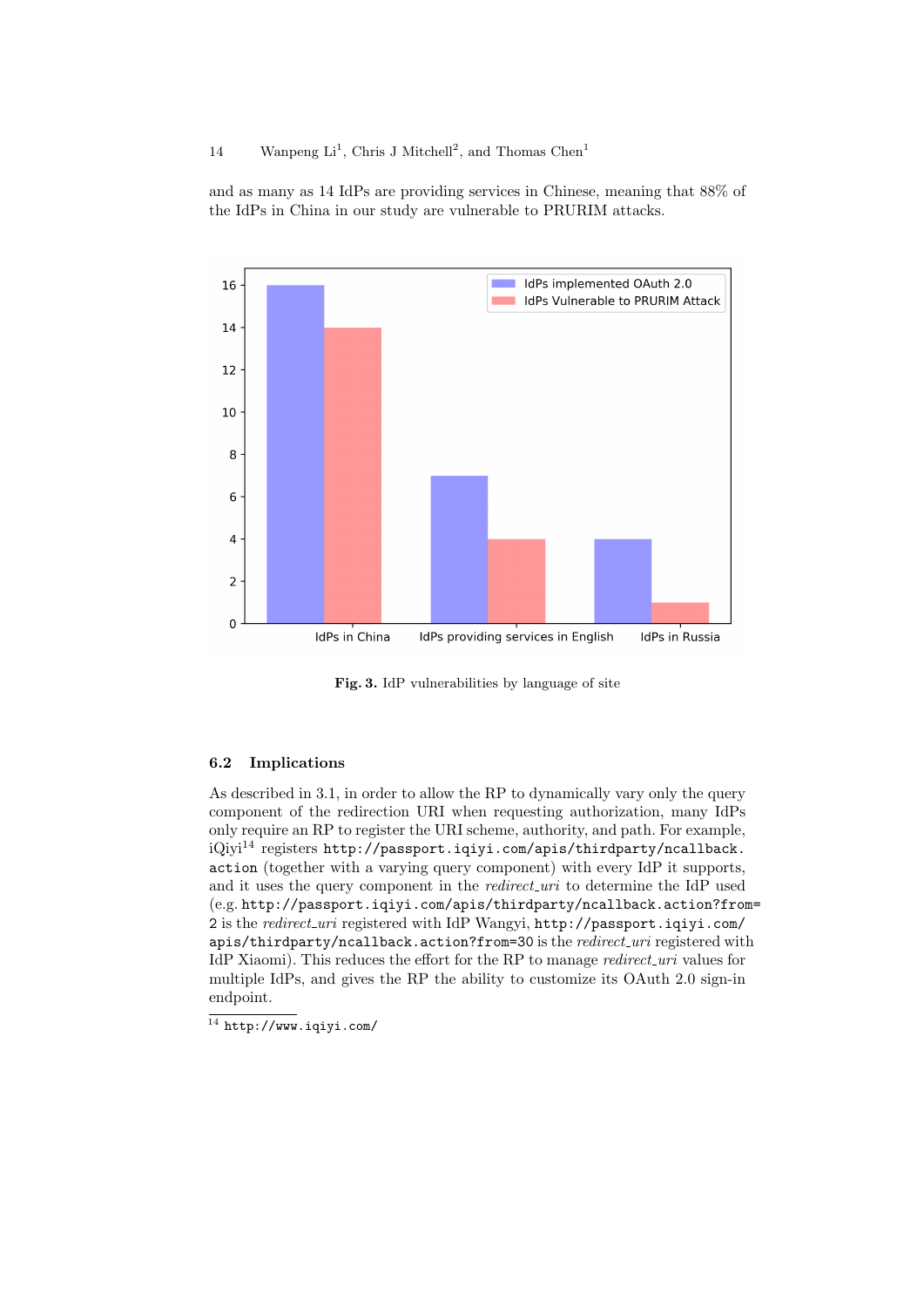It is interesting to speculate why the standard does not define a single mandatory approach for the IdP to register a *redirect\_uri* value with an RP; it seems plausible that this is to give maximum flexibility for RP implementations. As a result, many IdPs allow RPs to register a range of types of redirect\_uri, and in many cases the IdP only checks the origin part of a *redirect\_uri* in an authorization request. This flexibility gives rise to the attacks we have described.

|                | IdP                  | Vulnerable to PRURIM |  |
|----------------|----------------------|----------------------|--|
| $\mathbf{1}$   | Amazon               | no                   |  |
| $\overline{c}$ | ebay                 | no                   |  |
| 3              | Facebook             | yes                  |  |
| 4              | Google               | no                   |  |
| 5              | Microsoft            | yes                  |  |
| 6              | Instagram            | yes                  |  |
| 7              | Yahoo                | yes                  |  |
| 8              | mail.ru              | yes                  |  |
| 9              | OК                   | no                   |  |
|                | $10\;\mathrm{VK}$    | no                   |  |
|                | 11 Yandex            | no                   |  |
|                | 12 Baidu             | yes                  |  |
|                | 13 Douban            | no                   |  |
|                | 14 Jindong           | no                   |  |
|                | $15$ Mi              | yes                  |  |
|                | $16$ QQ              | yes                  |  |
|                | 17 QQ Weibo          | yes                  |  |
|                | 18 Sina              | yes                  |  |
|                | 19 Taobao            | yes                  |  |
|                | 20 Wangyi            | yes                  |  |
|                | $21$ Wechat          | yes                  |  |
|                | 22 anonymised-site-1 | yes                  |  |
|                | 23 anonymised-site-2 | yes                  |  |
|                | 24 anonymised-site-3 | yes                  |  |
|                | 25 anonymised-site-4 | yes                  |  |
|                | 26 anonymised-site-5 | yes                  |  |
|                | 27 anonymised-site-6 | yes<br>۰             |  |

Table 2: IdPs examined

# 7 Mitigations for PRURIM Attacks

# 7.1 Impose Strict Redirect URI Checking

PRURIM attacks are made possible if an IdP only checks part of the *redirect\_uri*. A simple mitigation for this attack is therefore for the IdP to always check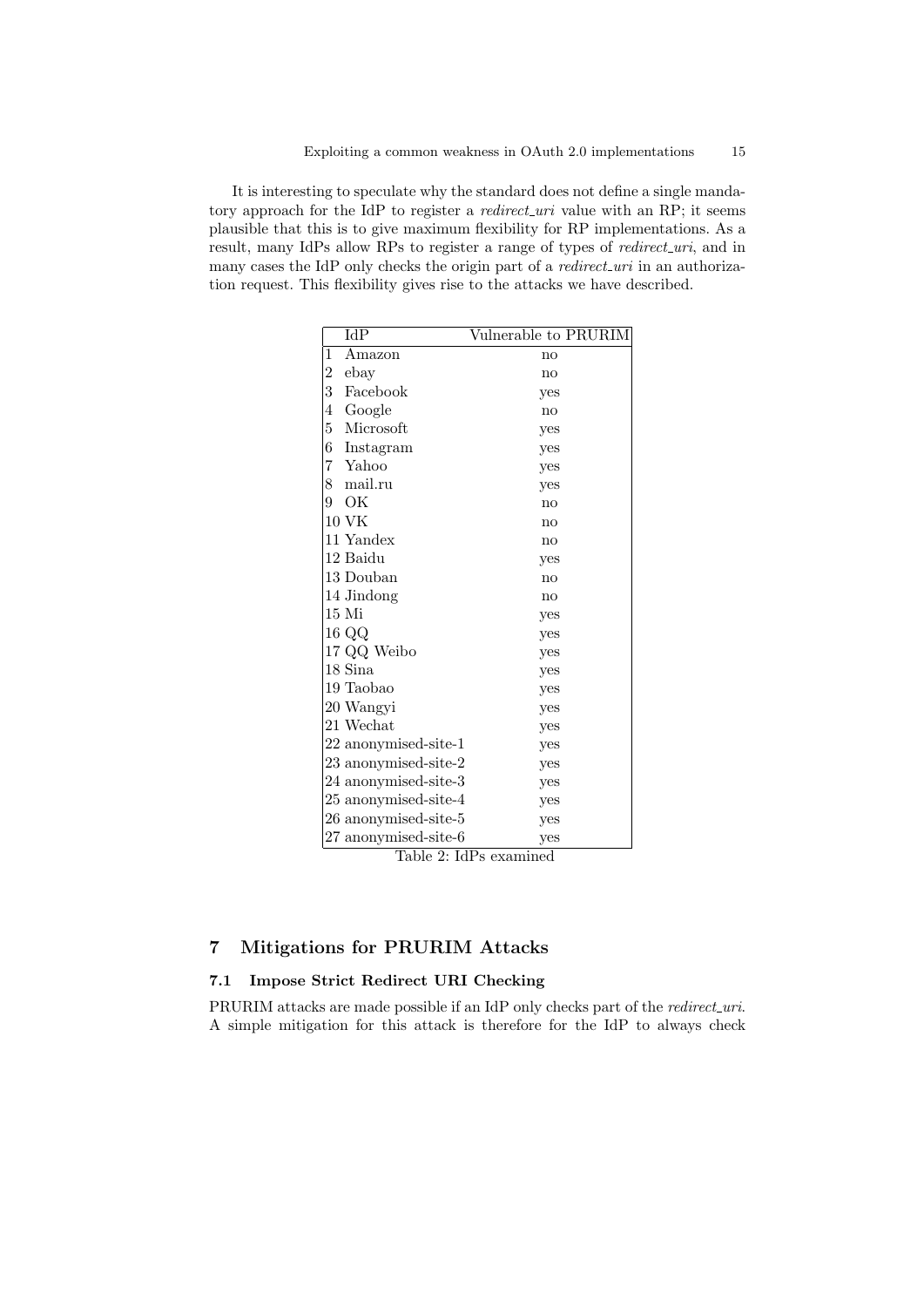the complete *redirect uri* using a simple string comparison [15]. However, this can cause problems for those RPs that rely on the origin of the *redirect uri* to deliver an authorization response. In such cases, the OAuth 2.0 service would stop working if a strict check is always performed.

#### 7.2 Implement CSRF Countermeasures

While the main reason that the MIdP-based PRURIM attack is possible is the failure to strictly check the *redirect\_uri*, to make the process work the attacker also needs to use a CSRF attack to cause the victim user to visit the site serving the malicious authorization request. This means that the implementation of appropriate CSRF countermeasures by RPs (e.g. including a state value in the authorization request) would help to mitigate the threat of the PRURIM attacks described in Section 5.2.

However, in practice, RPs do not always implement CSRF countermeasures in the recommended way. A study conducted by Shernan et al. [19] in 2015 found that 25% of websites in the Alexa Top 10,000 domains using Facebook's OAuth 2.0 service appear vulnerable to CSRF attacks. Further, a 2016 study conducted by Yang et al. [23] revealed that 61% of 405 websites using OAuth 2.0 (chosen from the 500 top-ranked US and Chinese websites) did not implement CSRF countermeasures.

While it is up to the RP to implement CSRF countermeasures, a MIdP can make it less likely that this will happen, e.g. by not including a state variable in its sample code, or by not including a state value in an authorization response even if it is included in the authorization request.

# 8 Responsible Disclosure

We reported our findings to all the affected IdPs that provide services in English or Russian. However, reporting our finding to the affected Chinese IdPs was a little more difficult; since 20th July, 2016, China's biggest bug report platform Wooyun<sup>15</sup> has been closed. We reported the problem to the eight IdPs that have set up a security response centre in China; for the other six IdPs affected by the PRURIM attacks, for which we had no obvious way to report our findings, we have simply chosen not to disclose their identities in this paper.

We received positive responses from Yahoo, Microsoft, mail.ru, Sina and Wangyi. These IdPs all stated that they are working on a fix to the PRURIM attack. Facebook also acknowledged our report, but did not commit to making any changes. However, Tencent (the largest Chinese IdP, including QQ IdP, Wechat IdP and QQWeibo IdP) and Baidu both stated that the attack is caused by the RP redirection configuration and do not propose to take any action. Similarly, the response from Xiaomi IdP was "Xiaomi's responsibility of its OAuth 2.0 system is only to authorize user, it is the RP's responsibility to protect the

<sup>15</sup> http://www.wooyun.org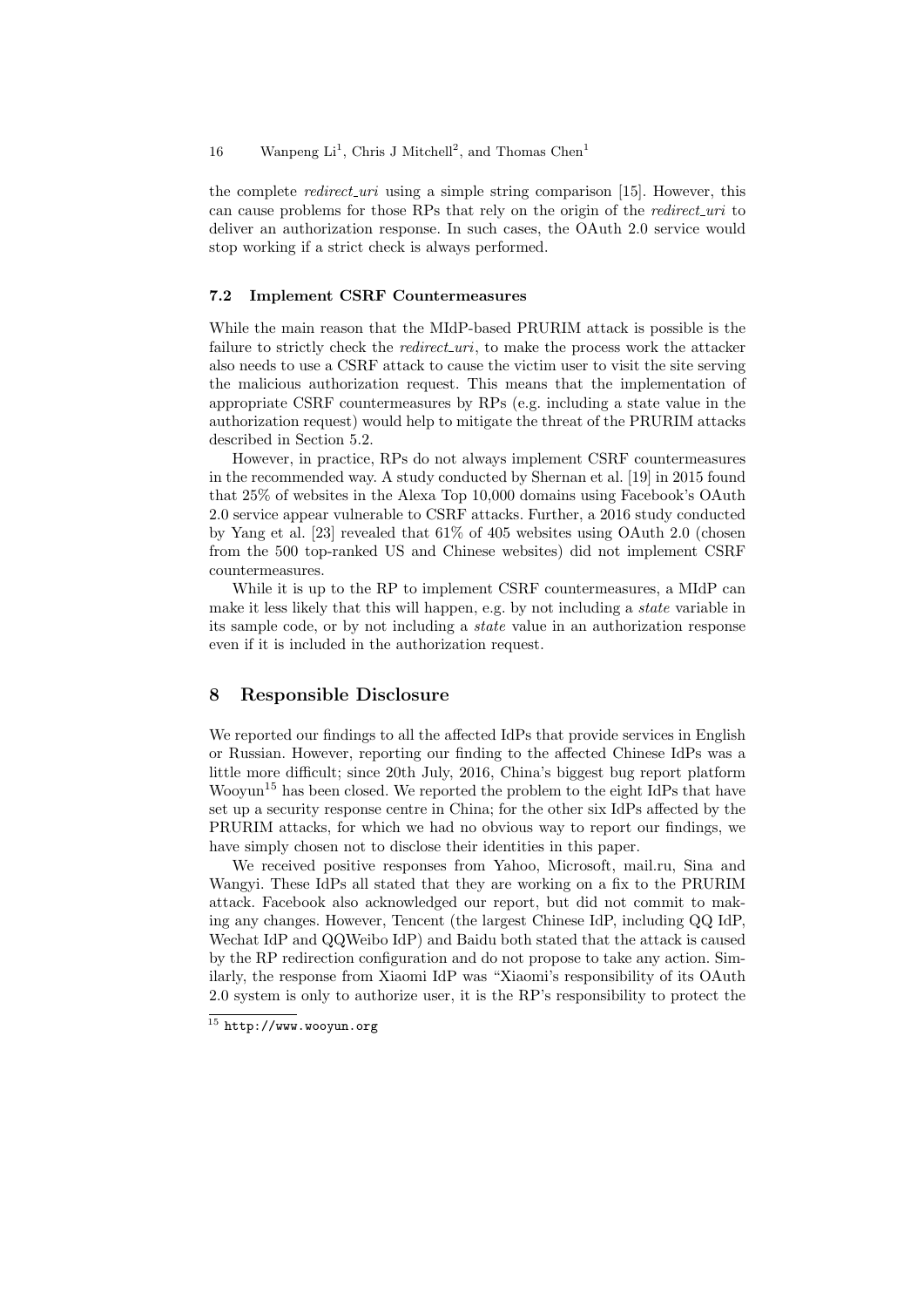authorization", and thus it seems reasonable to assume that it will not take any action to address the problem. Finally, Taobao IdP (owned by Alibaba) stated that the attacker cannot get the user's code, and hence they do not propose to take any action.

# 9 Conclusion

In this paper, we described the PRURIM attacks, a new class of attacks against OAuth 2.0. These attacks work against RPs supporting multiple OAuth 2.0 IdPs. We examined 27 IdPs providing services in English, Russian and Chinese. Given the fact that OAuth 2.0 has been widely adopted by IdPs around the world, our study only covers the tip of the iceberg of real-world OAuth 2.0 implementations that are potentially vulnerable to PRURIM attacks.

We have also proposed mitigations for this new attack which can be adopted by IdPs and RPs.

### References

- 1. Bansal, C., Bhargavan, K., Delignat-Lavaud, A., Maffeis, S.: Discovering concrete attacks on website authorization by formal analysis. Journal of Computer Security 22(4), 601–657 (2014), http://dx.doi.org/10.3233/JCS-140503
- 2. Bansal, C., Bhargavan, K., Maffeis, S.: WebSpi and web application models (2011), http://prosecco.gforge.inria.fr/webspi/CSF/
- 3. Blanchet, B., Smyth, B.: ProVerif: Cryptographic protocol verifier in the formal model http://prosecco.gforge.inria.fr/personal/bblanche/proverif/
- 4. Chari, S., Jutla, C.S., Roy, A.: Universally composable security analysis of OAuth v2.0. IACR Cryptology ePrint Archive 2011, 526 (2011)
- 5. Chen, E.Y., Pei, Y., Chen, S., Tian, Y., Kotcher, R., Tague, P.: OAuth demystified for mobile application developers. In: Ahn, G., Yung, M., Li, N. (eds.) Proceedings of the 2014 ACM SIGSAC Conference on Computer and Communications Security, Scottsdale, AZ, USA, November 3-7, 2014. pp. 892–903. ACM (2014), http://doi. acm.org/10.1145/2660267.2660323
- 6. Dill, D.L.: The murphi verification system. In: Alur, R., Henzinger, T.A. (eds.) Computer Aided Verification, 8th International Conference, CAV '96, New Brunswick, NJ, USA, July 31 – August 3, 1996, Proceedings. Lecture Notes in Computer Science, vol. 1102, pp. 390–393. Springer (1996)
- 7. Fett, D., Küsters, R., Schmitz, G.: A comprehensive formal security analysis of OAuth 2.0. In: Weippl, E.R., Katzenbeisser, S., Kruegel, C., Myers, A.C., Halevi, S. (eds.) Proceedings of the 2016 ACM SIGSAC Conference on Computer and Communications Security, Vienna, Austria, October 24-28, 2016. pp. 1204–1215. ACM (2016), http://doi.acm.org/10.1145/2976749.2978385
- 8. Hardt (editor), D.: RFC 6749: The OAuth 2.0 authorization framework (October 2012), http://tools.ietf.org/html/rfc6749
- 9. Jackson, D.: Alloy 4.1 (2010), http://alloy.mit.edu/community/
- 10. Li, W., Mitchell, C.J.: Security issues in OAuth 2.0 SSO implementations. In: Chow, S.S.M., Camenisch, J., Hui, L.C.K., Yiu, S. (eds.) Information Security — 17th International Conference, ISC 2014, Hong Kong, China, October 12-14, 2014.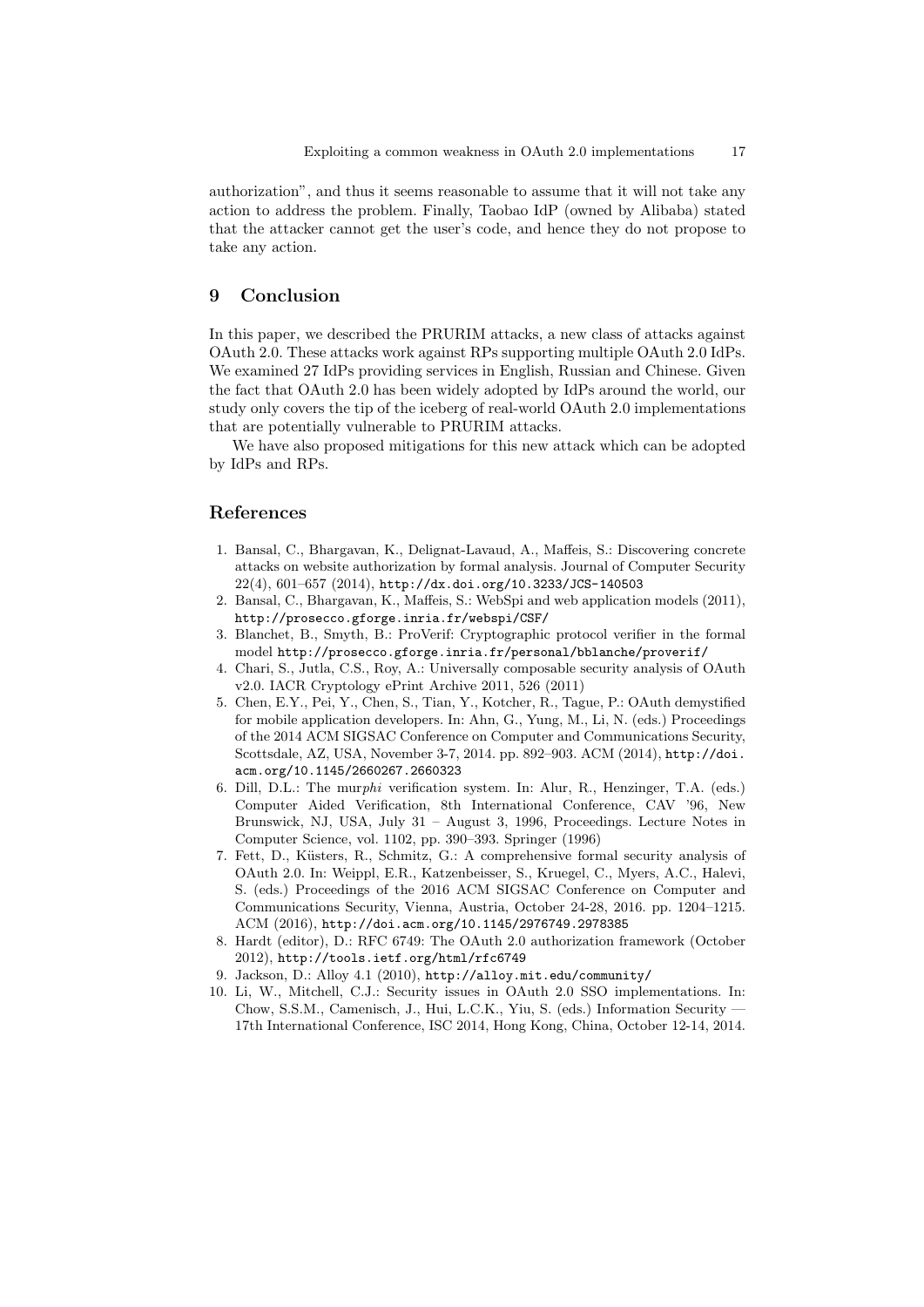Proceedings. Lecture Notes in Computer Science, vol. 8783, pp. 529–541. Springer (2014), http://dx.doi.org/10.1007/978-3-319-13257-0\_34

- 11. Li, W., Mitchell, C.J.: Analysing the security of Google's implementation of OpenID Connect. In: Caballero, J., Zurutuza, U., Rodríguez, R.J. (eds.) Detection of Intrusions and Malware, and Vulnerability Assessment — 13th International Conference, DIMVA 2016, San Sebastián, Spain, July 7-8, 2016, Proceedings. Lecture Notes in Computer Science, vol. 9721, pp. 357–376. Springer (2016), http://dx.doi.org/10.1007/978-3-319-40667-1\_18
- 12. Li, W., Mitchell, C.J.: Does the IdP Mix-Up attack really work? (2016), https:// infsec.uni-trier.de/download/oauth-workshop-2016/OSW2016\_paper\_1.pdf
- 13. Li, W., Mitchell, C.J., Chen, T.: Mitigating CSRF attacks on OAuth 2.0 and OpenID Connect. CoRR abs/1801.07983 (2018), https://arxiv.org/abs/1801. 07983
- 14. Lodderstedt, T., McGloin, M., Hunt, P.: RFC 6819: OAuth 2.0 threat model and security considerations (2013), http://tools.ietf.org/html/rfc6819
- 15. Masinter, L., Berners-Lee, T., Fielding, R.T.: RFC 3986: Uniform resource identifier (URI): Generic syntax (2005), https://www.ietf.org/rfc/rfc3986.txt
- 16. OWASP Foundation: Owasp top ten project (2013), https://www.owasp.org/ index.php/Top10\#OWASP\\_Top\\_10\\_for\\_2013
- 17. Pai, S., Sharma, Y., Kumar, S., Pai, R.M., Singh, S.: Formal verification of OAuth 2.0 using Alloy framework. In: Proceedings of the International Conference on Communication Systems and Network Technologies (CSNT), 2011. pp. 655–659. IEEE (2011)
- 18. Shehab, M., Mohsen, F.: Securing OAuth implementations in smart phones. In: Bertino, E., Sandhu, R.S., Park, J. (eds.) Fourth ACM Conference on Data and Application Security and Privacy, CODASPY'14, San Antonio, TX, USA — March 03 - 05, 2014. pp. 167–170. ACM (2014), http://doi.acm.org/10.1145/2557547. 2557588
- 19. Shernan, E., Carter, H., Tian, D., Traynor, P., Butler, K.R.B.: More guidelines than rules: CSRF vulnerabilities from noncompliant OAuth 2.0 implementations. In: Almgren, M., Gulisano, V., Maggi, F. (eds.) Detection of Intrusions and Malware, and Vulnerability Assessment — 12th International Conference, DIMVA 2015, Milan, Italy, July 9–10, 2015, Proceedings. Lecture Notes in Computer Science, vol. 9148, pp. 239–260. Springer (2015), http://dx.doi.org/10.1007/978- 3-319-20550-2\_13
- 20. Slack, Q., Frostig, R.: Murphi analysis of OAuth 2.0 implicit grant flow (2011), http://www.stanford.edu/class/cs259/WWW11/
- 21. Sun, S.T., Beznosov, K.: The devil is in the (implementation) details: An empirical analysis of OAuth SSO systems. In: Yu, T., Danezis, G., Gligor, V.D. (eds.) the ACM Conference on Computer and Communications Security, CCS '12, Raleigh, NC, USA, October 16-18, 2012. pp. 378–390. ACM (2012)
- 22. Wang, R., Chen, S., Wang, X.: Signing me onto your accounts through facebook and google: A traffic-guided security study of commercially deployed single-sign-on web services. In: IEEE Symposium on Security and Privacy, SP 2012, 21-23 May 2012, San Francisco, California, USA. pp. 365–379. IEEE Computer Society (2012)
- 23. Yang, R., Li, G., Lau, W.C., Zhang, K., Hu, P.: Model-based security testing: An empirical study on OAuth 2.0 implementations. In: Chen, X., Wang, X., Huang, X. (eds.) Proceedings of the 11th ACM Asia Conference on Computer and Communications Security, AsiaCCS 2016, Xi'an, China, May 30 – June 3, 2016. pp. 651–662. ACM (2016), http://doi.acm.org/10.1145/2897845.2897874